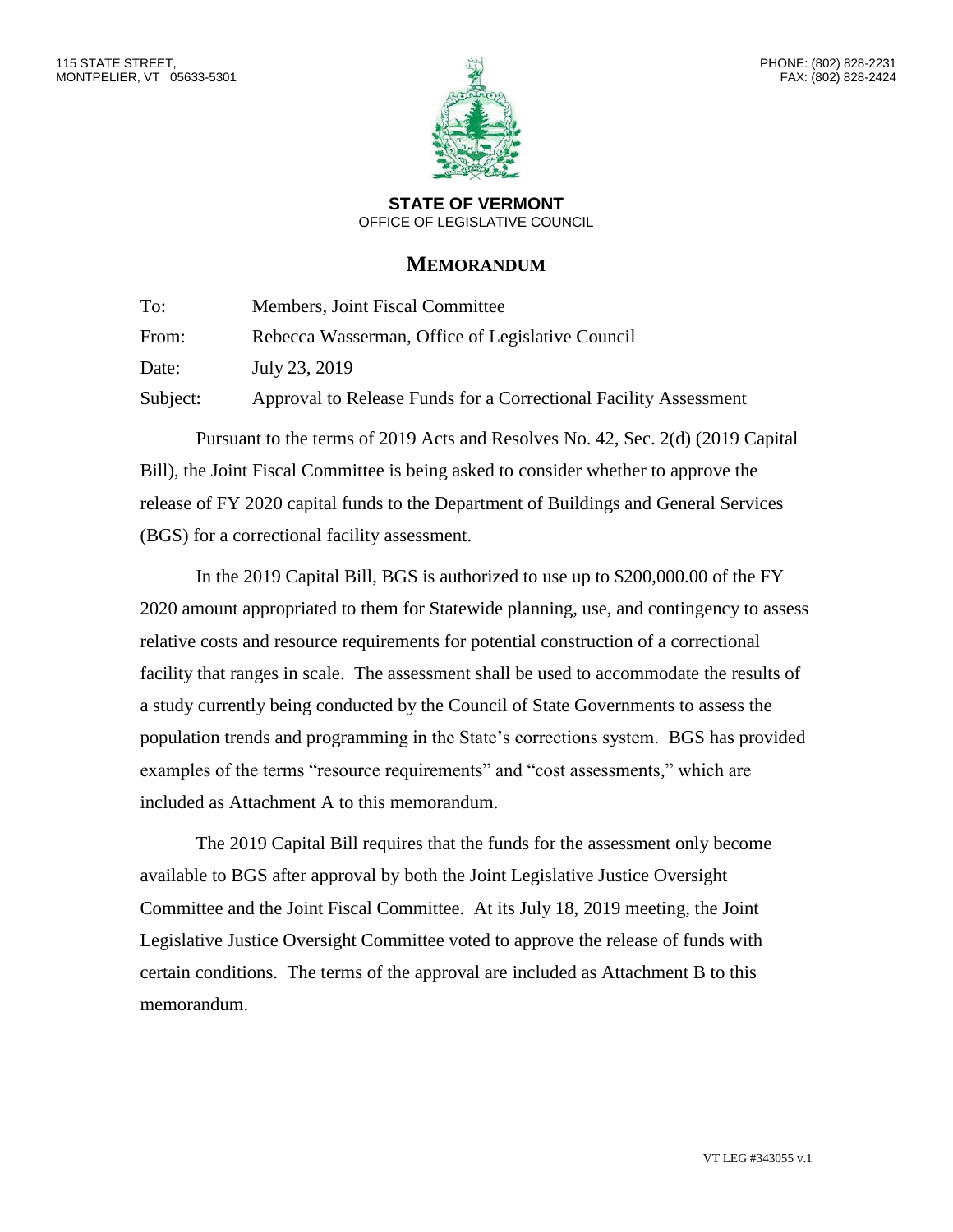## **ATTACHMENT A**

## **Examples of "resource requirements" and "cost assessments" (as provided by the Department of Buildings and General Services)**

- Examples of "resource requirements": depending on the number of beds, the supporting administrative and mechanical facilities that would need to be scaled accordingly.
	- o How big of a sewer line or heat plant is needed?
	- o How many acres of land or parking spaces are needed?
	- o Kitchen space standards to feed [xx] number of people or infirmary bed standards for [xx] number of people.
- Examples of "cost assessments":
	- o A rough idea of what it would cost to build (not including land acquisition).
	- o Permitting (the physical construction piece), keeping in mind that there are a number of variables.